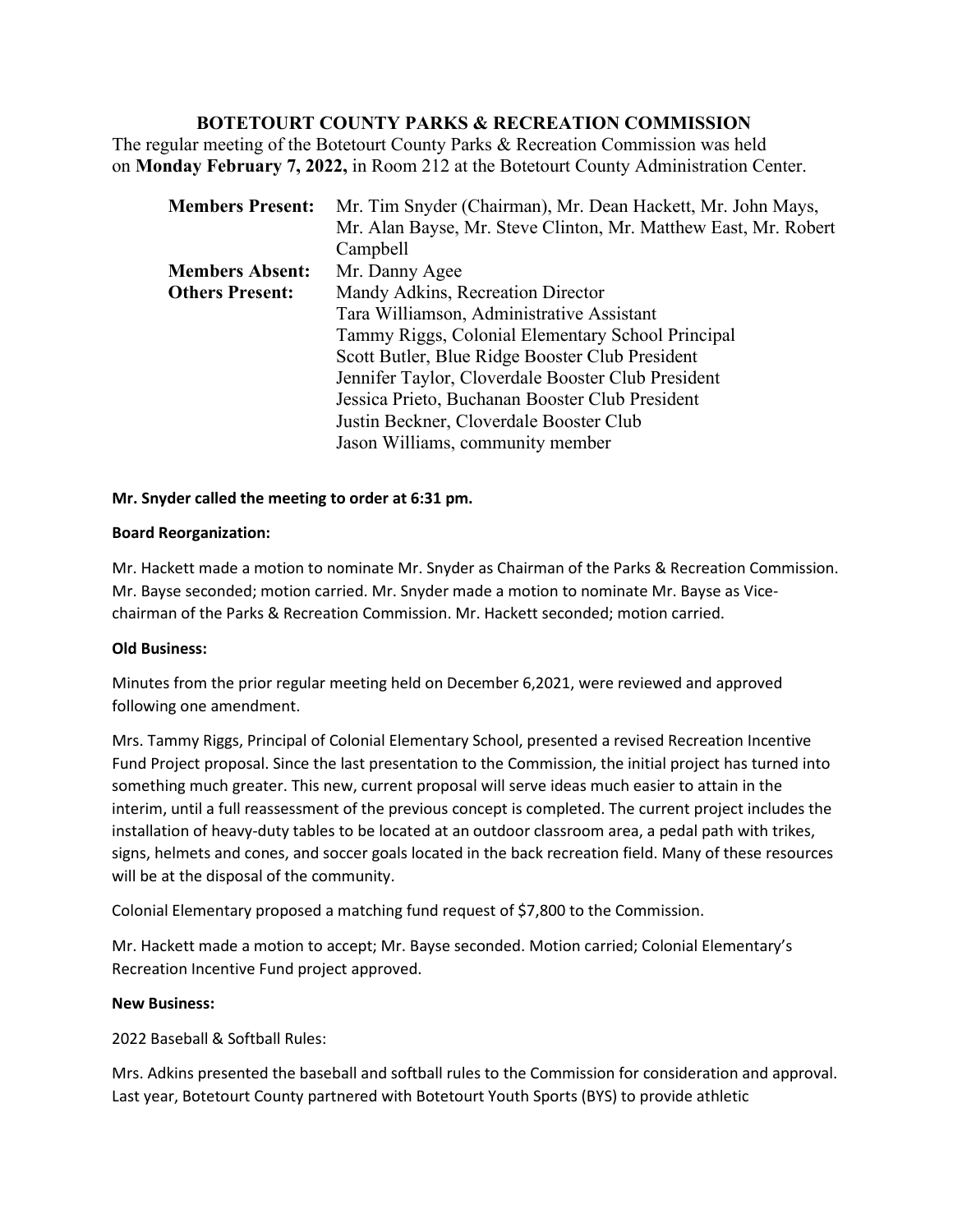programming amidst COVID restrictions. It was decided to align the rules with those of Little League, providing structure and additional financial assistance with background check processing. As a department, baseball and softball have not been offered since 2019.

Mr. Hackett inquired as to how often doubleheader games occur, with questions regarding length depending on age group.

Mrs. Adkins responded that doubleheaders are rare and are rarely scheduled unless part of an event or for travel purposes.

Mr. Bayse gave the opinion that playing up should be considered on a case-by-case basis. He would like to see a system where a request is reviewed, and the participant given the chance to both explain and justify their desire to play up.

Mr. Bayse proposed that the wearing of masks for pitchers be optional in the top two groups, as well as voiced disagreement with the pitch count, inquiring as to whether this is a local or Little League rule. Mrs. Adkins responded that the department will doublecheck Little League's rules so that we stay in accordance, as some rules are not up to local discretion.

Mr. Snyder stated it makes sense to play by the rules by which we will inevitably be governed.

Mr. Hackett expressed that we should be cautious in allowing children to play up, as we could be opening a "can of worms". He is curious as to the vetting process that would be employed in deciding who is deemed able to play up.

Scott Butler, Blue Ridge Booster Club President, explained that in his twenty years of experience with booster clubs, he and his fellow members have been required to use discretion in moving certain players up to form both additional and adequate teams.

Mrs. Adkins stated that we have yet to let a child play up, and that additional stress on staff may be a concern if this option is considered. She asked if it would be possible to entertain a lengthier conversation in the future regarding this potential process.

Mr. Hackett made a motion to accept the rules of Little League for the upcoming season as presented. Mr. Snyder seconded; motion carried by 3-1 vote.

Recreation Department Report:

Basketball season is currently underway with a total of 53 teams. Games will conclude March 12<sup>th</sup>. The department has hired eight seasonal site supervisors; however, this number is still not enough to fulfill all needs. The department is still actively pursuing the hiring of additional, necessary staff.

Mr. Bayse asked about the current mask requirement. Mrs. Adkins responded that masks are mandatory since we are guests in school facilities and must therefore abide by school policies and regulations. Mr. East stated that the School Board is currently waiting on the decision by the Supreme Court.

Baseball & Softball registration opened on February  $2^{nd}$ , with 146 participants registered to date. The department anticipates 600 registrants by the start of the season.

Ricky Dowdy, Maintenance Department Director, will attend the next Commission meeting. Human Resources is working diligently to assist in the fulfilment of multiple open positions within the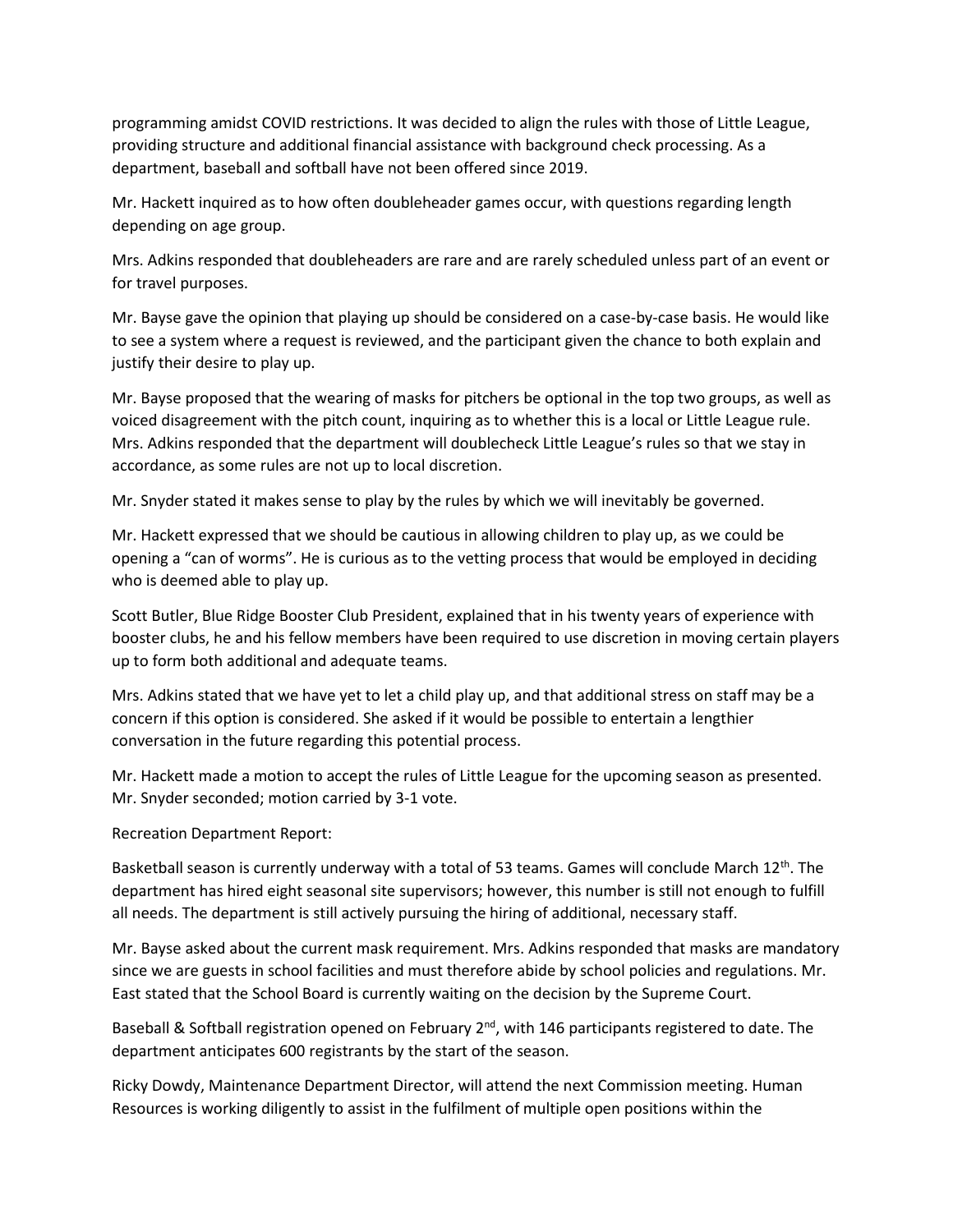Maintenance Department. In addition, a new painting robot has been purchased and employed, both improving efficiency and decreasing labor requirements.

The Fincastle Community Center has reopened and is available for public use. The public can reserve the facility through CivicRec. It should be noted, however, that this building is slated for demolition to make way for the new Courthouse.

Mrs. Adkins shared the new Botetourt County website design, an aesthetically pleasing and easily navigable platform that integrates seamlessly with the department's CivicRec software.

Mr. Hackett proposed that we add a feature on the website that allows citizens to voice comments and give feedback. Mrs. Adkins responded that we do have the capability and can look further into this suggestion.

New One-Booster-Club Model:

The survey administered to Booster Clubs in May 2021 determined that 100% of respondents supported the consideration a one-booster-club model. To implement this model, a  $501(c)(3)$  must be formed. Mrs. Adkins has been in contact with Mr. Lockaby, County Attorney, to determine the process. The first steps are for the Commission to formally accept the one-booster-club model, select an organization name, and decide on both appointment and term specifics for the Board of Directors. Following these decisions, initial filing can commence, and Mr. Lockaby will draft MOU and bylaws for Commission approval.

Each elementary school will have one member serve on the Board of Directors following Commission approval. As members move off, new members will once again be presented to the Commission. It should be noted that Eagle Rock's booster club has been disbanded for several years, but that they should still be included in this new model and provide a representative for the Board of Directors.

Booster Club responsibilities will include the following: equipment distribution, securing coaches, outdoor practice schedules, team formation eight and below, Parks & Recreation Department feedback, uniform distribution, and providing teams with "above & beyond" services such as specialized jerseys & team photos.

Botetourt County Responsibilities will include the following: background checks, reservation platform maintenance, uniform ordering, indoor practice schedules, game day staffing, team formation nine and above, equipment procurement, game scheduling, and coordination of officials.

The goal is to launch the new model for the fall 2022 season.

Mr. Snyder expressed his opinion that a single booster club will enhance the sense of community in the County.

Scott Butler stated that he is concerned that under this new model, participants may not be able to play with their friends.

Mrs. Adkins responded that this new model does not propose the mixing of locations, just providing an experience of a similar nature for each child, regardless of geography.